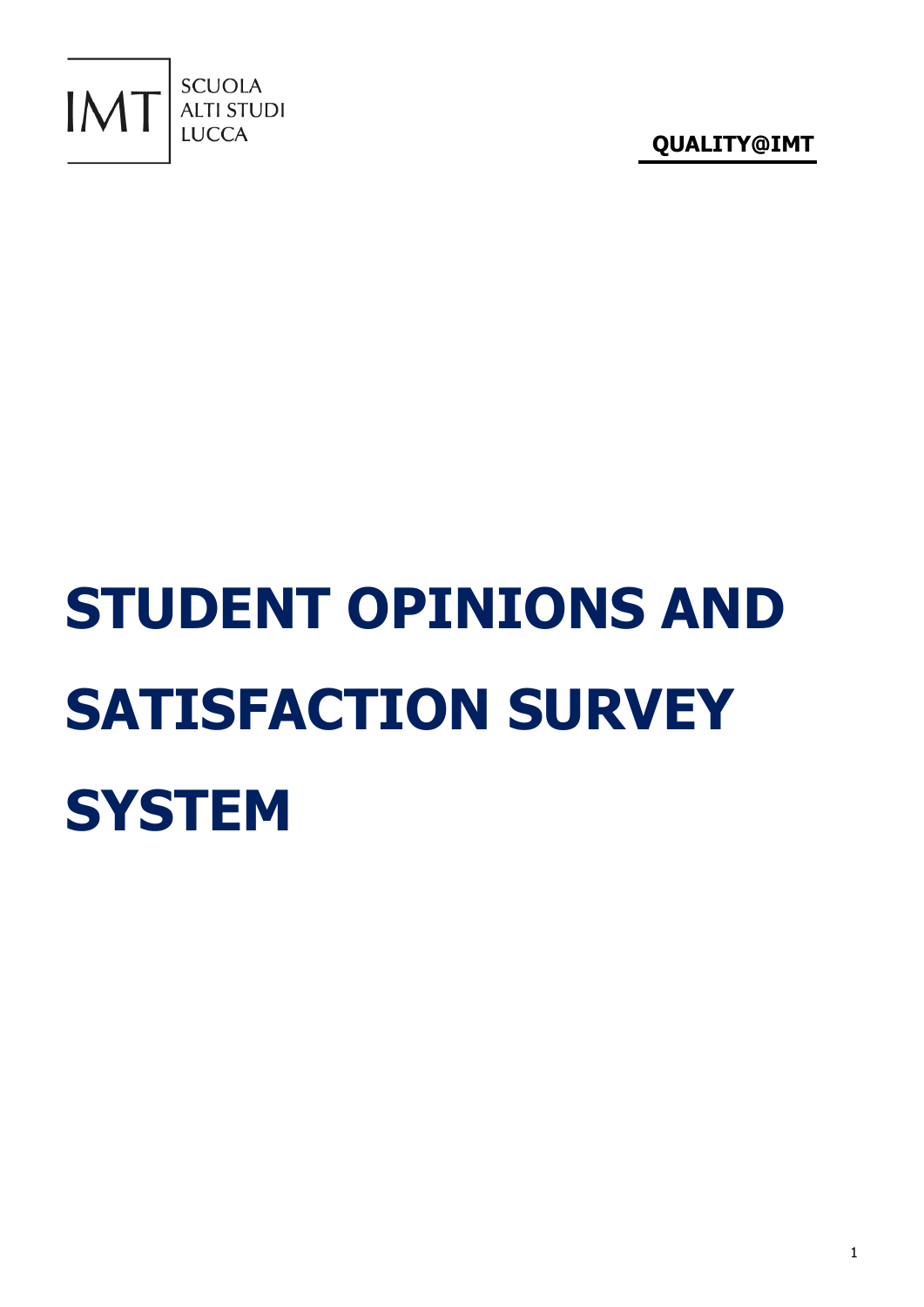

## Index

| $1 \quad$    |                                                                                                               |  |
|--------------|---------------------------------------------------------------------------------------------------------------|--|
| $\mathbf{2}$ | Guideliness for the use of the results of student satisfaction questionnaires regarding individual courses. 3 |  |
|              | 5. Guideliness for the use of the results of student satisfaction questionnaires regarding the PhD program    |  |

# Index of figures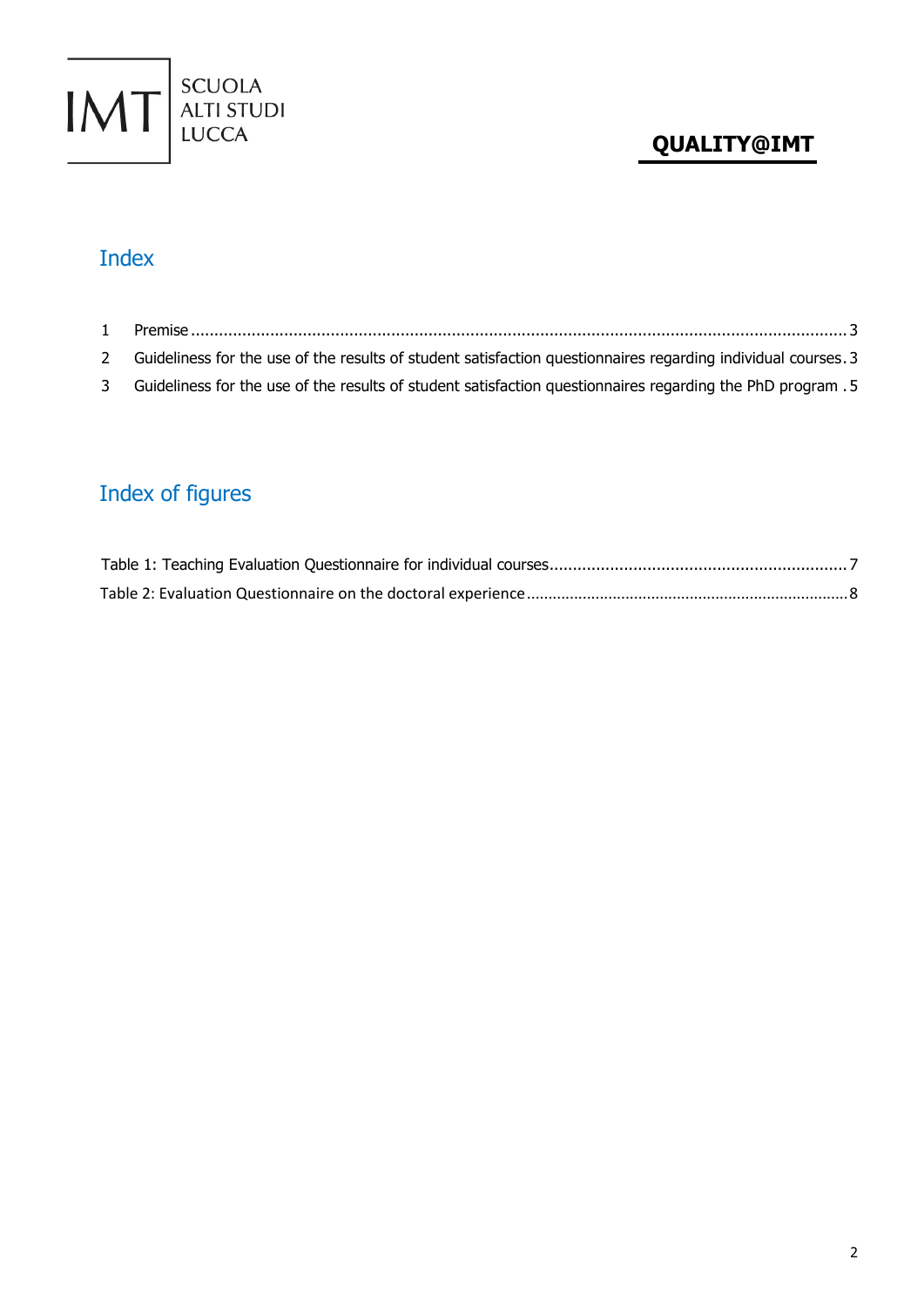#### <span id="page-2-0"></span>**1 Premise**

**SCUOLA ALTI STUDI** 

Students play a central role within the Quality Assurance (QA) system and through their opinions they actively participate in the growth and consolidation process of the School. The student satisfaction questionnaires are the tool that allows them to express the level of their approval of the individual courses and the PhD Programs and their connected services on a whole, thereby bringing any criticalities to the attention of the School.

Against this backdrop, the Quality Enhancement Committee (PQ) has decided to plan and implement a system to collect student opinions, simultaneously organizing and optimizing the process itself. The goal of the PQ is to establish a procedure for using the results of the surveys, for discussing the results of the questionnaires, for the communication of and access to the data with respect to the various actors involved in the QA process and for how to publish the results.

The first task of the PQ is to revise the questionnaires that are currently in use. To this end, guidelines for the use of student questionnaires have been drawn up, which also respond to the implementation of quality policies in accordance with the strategic lines of development of the School. A cycle of progressive improvement of the School's educational offering is thus put into play. Two types of questionnaires have been identified, aimed at surveying the students' option of the single courses offered and of the PhD program as a whole.

To complement these questionnaires, the School will employ, initially on an experimental basis, other student satisfaction systems that will allow the School to receive additional feedback. Starting from the next academic year, the School will organize focus groups aimed at creating moments for interaction and active participation for the students, in order for them to discuss additional improvement actions. The reports that will be produced from these focus groups will be analyzed by the Professor-Student Joint Committee, by the Quality Enhancement Committee and by the Assessment Board, who will then take the reports into account in their respective annual reports.

## <span id="page-2-1"></span>**2 Guideliness for the use of the results of student satisfaction questionnaires regarding individual courses**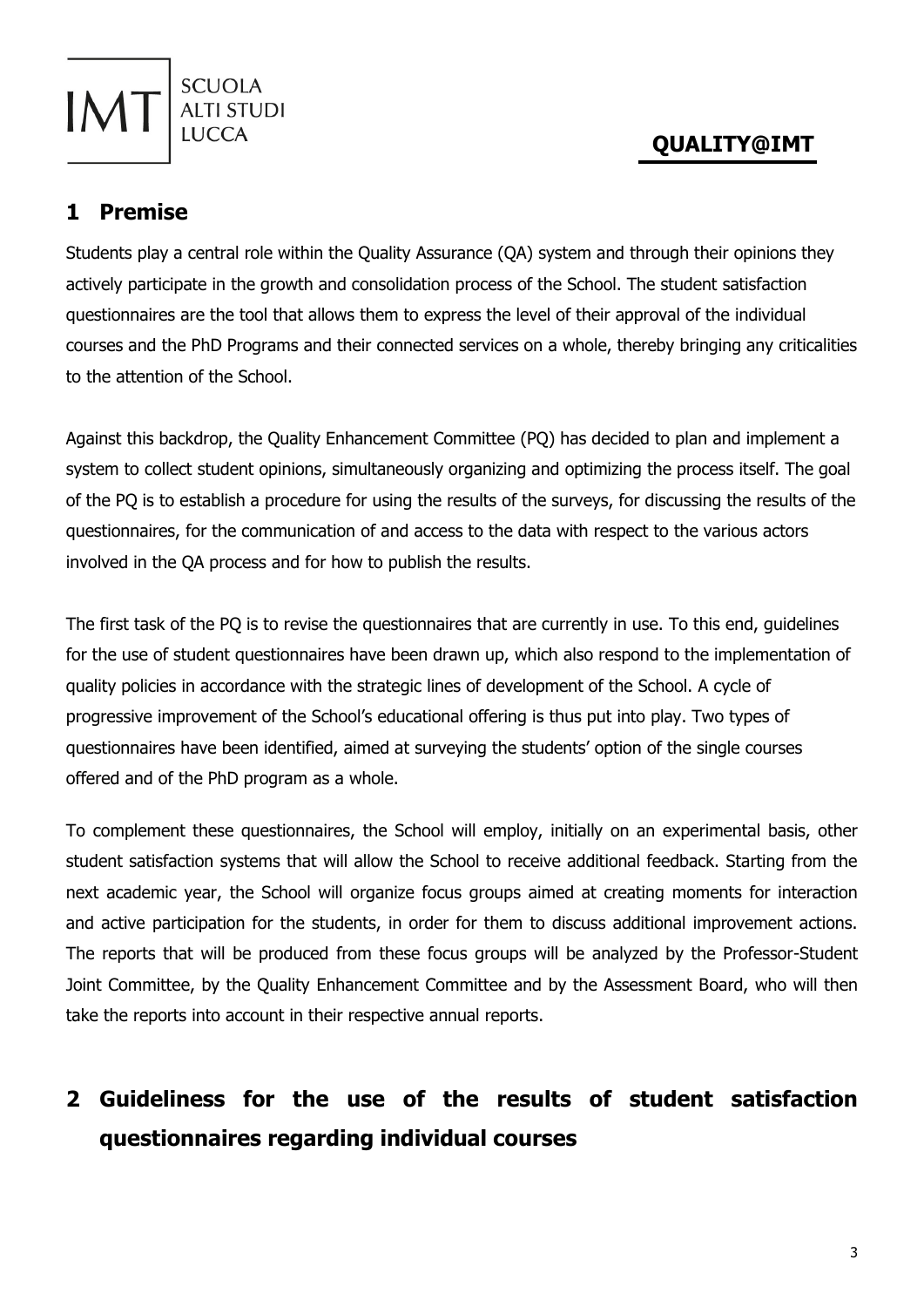

The systematic survey of the students' opinion is an integral part of the School's QA system and is therefore a prerequisite not only to verify the effectiveness of the courses with respect to the educational objectives of the doctoral programs, but also to help teachers improve the learning processes.

This survey is based on a questionnaire, which currently can be accessed through an online software application after each course. The questionnaire must be filled out online, accessible through both mobile devices and standard computers, by following the link sent to all the students who inserted the course into their study plan. Inspired by the quality assurance system of university courses and by embracing the general principles, the system for collecting and using the students' opinion on individual courses at the IMT School is in line with the objectives described in the updated AVA Document entitled "Periodic accreditation of the university headquarters and courses", published on 10/8/2017 by the ANVUR. In particular, the survey may not be administered until at least 2/3 of the course has been completed and in any case by the end of the course. To this end, the lecturer will have to provide for a moment to complete the questionnaire while the students are still in the classroom in order to maximize the response rate. The questionnaire can be filled out for seven days from the date the link is sent, and in any case must be completed by the end of the course (also considering the date of the exam).

The IMT School PhD and Higher Education Office is responsible for ensuring the correct information flow as follows:

- when the course in question has reached 2/3 completion, the Office transmits the online questionnaire link and informs the teacher, inviting him/her to provide a time for completion in the classroom;
- the day before the final date of the course, the Office sends a message to the students to remind them of the deadline for completing the questionnaire;
- at the end of the questionnaire and after the teacher, if required, has recorded the results of the exams, the Office transmits the analytical results report to the teacher in question.

The questionnaire results for the individual course are given confidentially to the teacher and to the Coordinator of the Program. They are also made available in analytical form to the Director's Delegate for Didactic Activities and Higher Education, to the PQ, to the Professor-Student Joint Committee (CPDS) and to the Assessment Board (NdV).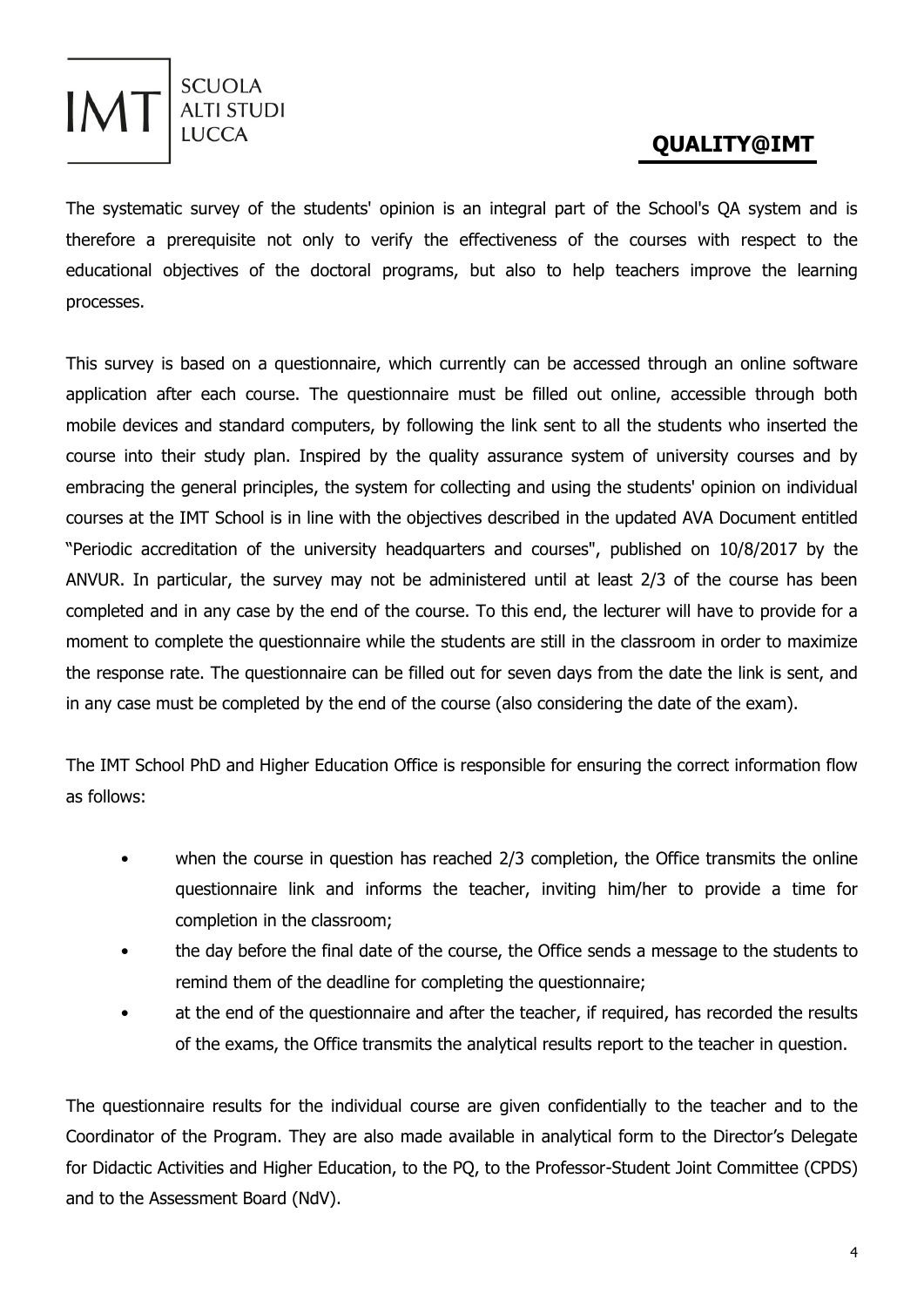#### **SCUOLA IMT** ALTI STUDI

#### **QUALITY@IMT**

The PhD Program Coordinator, after an analysis of the questionnaire results, produces a summary report that is discussed by the Scientific Board in order to analyze any critical issues and make corrective actions, which may also be in collaboration with the students, particularly those who are in the CPDS.

The results of questionnaires, the summary report prepared by the Coordinator and the actions proposed by the Scientific Board are analyzed by the Professor-Student Joint Committee (CPDS), by the Quality Enhancement Committee (PQ) and by the Assessment Board (NdV) and discussed in their respective annual reports.

The summary report prepared by the Coordinator, which shall also incorporate the opinions of the CPDS and the NdV, provides the basis for the proposal of following year's PhD Programs, with a focus on improvement actions and possible modifications of the teaching appointments.

To ensure the widest participation in the evaluation process, students must have a clear perception of the usefulness of the questionnaires used to evaluate courses, structures and services. In this regard, the PQ promotes the good practice in which each teacher illustrates, during the first lesson of each course, the results of the previous year's course evaluation, focusing on the critical issues that emerged and on the proposed corrective actions. Furthermore, in the pursuit of the principles of transparency and quality assurance, a summary report with the analysis of the individual courses of each academic year will be published on the School's website, in the section dedicated to the QA system.

# <span id="page-4-0"></span>**3 Guideliness for the use of the results of student satisfaction questionnaires regarding the PhD program**

In pursuing the principles of student centrality in the AQ system, the School administers a questionnaire to give students the opportunity to express their opinion of the Doctoral Program as a whole. The objective is to measure the overall level of satisfaction of the doctoral experience and to detect any critical issues encountered against the backdrop of the continuous improvement philosophy that characterizes the School's QA process. To this end, the questionnaire seeks to identify students' opinions on the quality of the education provided, on the adequacy and effectiveness of their supervision, on the efficiency of the administrative and organizational structures, on the allocation of library and IT resources and on research support activities (e.g. international mobility services offered by the School.)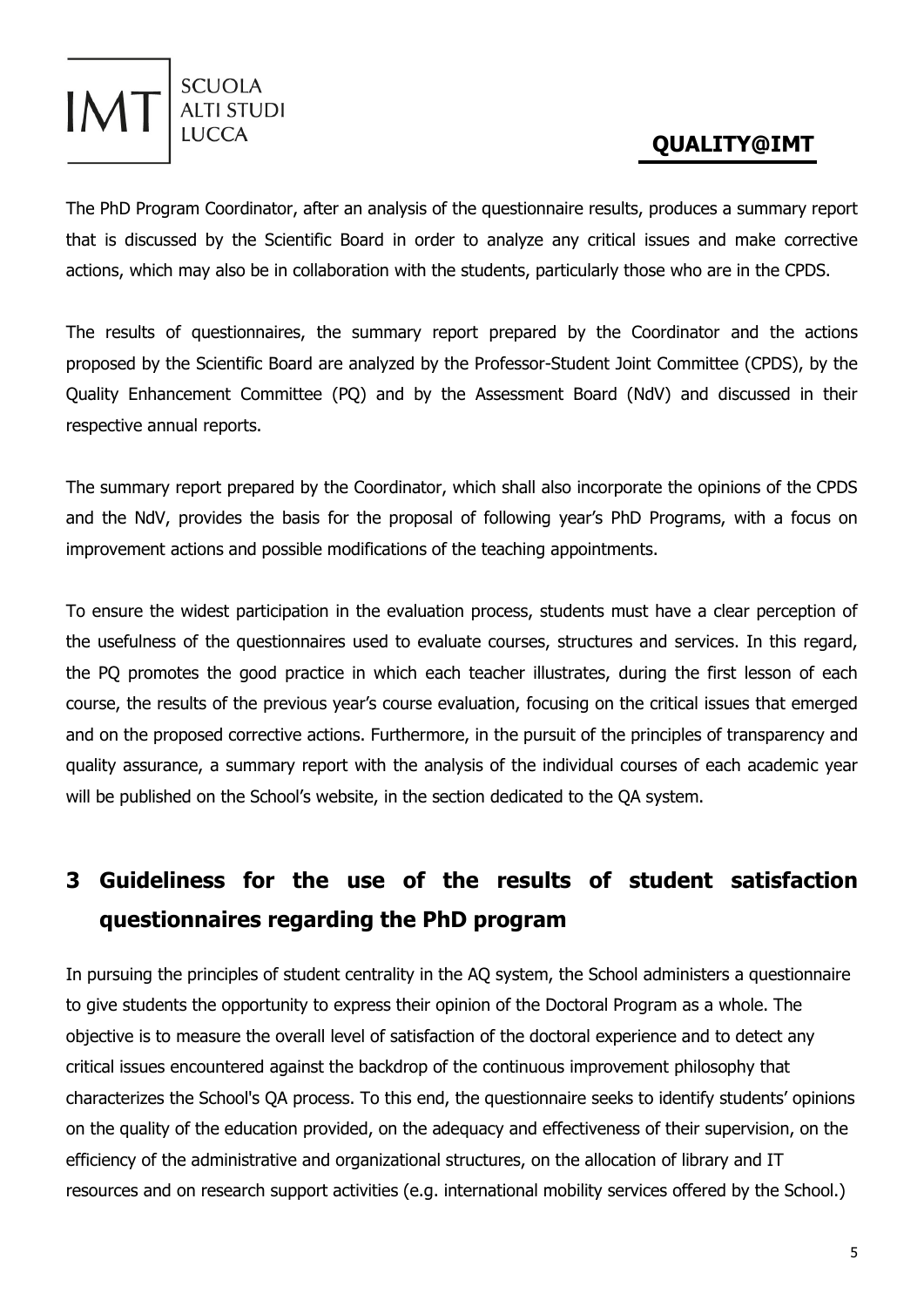

The questionnaire is delivered via an IT application and can be filled out anonymously online, accessible through both mobile devices and standard computers, by accessing a link sent to the students when they submit their request to participate in a thesis defense session. At the end of each defense session, the results of the survey are provided in a confidential format to the Coordinator of the PhD Program. They are also made available in analytical form to the Director's Delegate for Didactic Activities and Higher Education, to the PQ, to the CPDS and to the NdV. The analysis of the results will be an integral part of the annual reports of the CPDS and NdV.

**IM** 

SCUOLA<br>ALTI STUDI

**IUCCA** 

In pursuit of the principles of transparency and Quality Assurance, in this instance as well the report on the progress of the PhD Program will be published on the School's website, in the section dedicated to the QA system.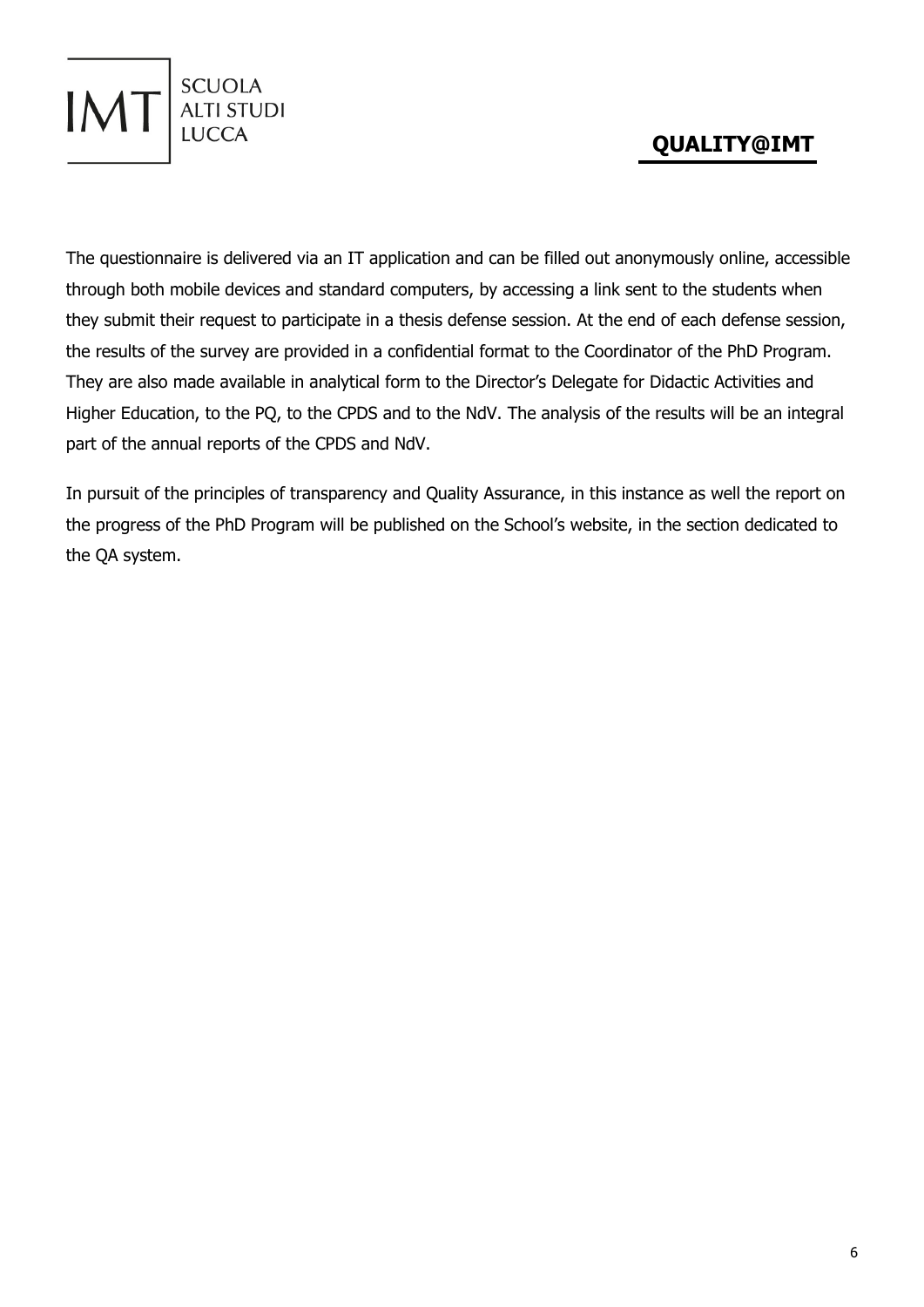

The following tables list the various activities carried out to monitor the Quality of Education at the IMT School:

| <b>INDIVIDUAL COURSES (Teaching Evaluation Questionnaire - TEQ)</b> |                                                                                                                                                                                                                                                                                                |  |  |  |  |
|---------------------------------------------------------------------|------------------------------------------------------------------------------------------------------------------------------------------------------------------------------------------------------------------------------------------------------------------------------------------------|--|--|--|--|
|                                                                     | All PhD courses, particularly considering their organization, workload                                                                                                                                                                                                                         |  |  |  |  |
|                                                                     | and the teacher.                                                                                                                                                                                                                                                                               |  |  |  |  |
| <b>Subject of the survey</b>                                        | Open-ended questions are also foreseen to allow students to provide                                                                                                                                                                                                                            |  |  |  |  |
|                                                                     | improvement suggestions and to illustrate the positive and negative                                                                                                                                                                                                                            |  |  |  |  |
|                                                                     | aspects of the course in question                                                                                                                                                                                                                                                              |  |  |  |  |
| <b>When</b>                                                         | At the end of each course                                                                                                                                                                                                                                                                      |  |  |  |  |
| <b>Who</b>                                                          | Students who included the course in their study plan                                                                                                                                                                                                                                           |  |  |  |  |
|                                                                     | Results report for every evaluated course<br>$\bullet$                                                                                                                                                                                                                                         |  |  |  |  |
| <b>Output</b>                                                       | General synthetic report on the courses carried out in the<br>reference academic year                                                                                                                                                                                                          |  |  |  |  |
|                                                                     | Annual opinion of the NdV                                                                                                                                                                                                                                                                      |  |  |  |  |
|                                                                     | The results are sent to:                                                                                                                                                                                                                                                                       |  |  |  |  |
| <b>Dissemination of the results</b>                                 | The teacher of the evaluated course<br>$\bullet$<br>The PhD Program Coordinator<br>The Delegate for Didactic Activities<br>The Scientific Board (in a synthetic report created by the<br>$\bullet$<br>Coordinator)<br>PQ<br><b>CPDS</b><br>NdV (in a report, in the earliest possible meeting) |  |  |  |  |
|                                                                     | A synthetic illustrative report on the evaluation of courses for every                                                                                                                                                                                                                         |  |  |  |  |
| <b>Publication</b>                                                  | academic year, to be published on the Qualità@IMT section of the                                                                                                                                                                                                                               |  |  |  |  |
|                                                                     | School's website                                                                                                                                                                                                                                                                               |  |  |  |  |
| <b>Obligations and legal</b>                                        | Students' opinions and their satisfaction level are an integral part of                                                                                                                                                                                                                        |  |  |  |  |
| references                                                          | University QA systems (AVA)                                                                                                                                                                                                                                                                    |  |  |  |  |

#### **Table 1: Teaching Evaluation Questionnaire for individual courses**